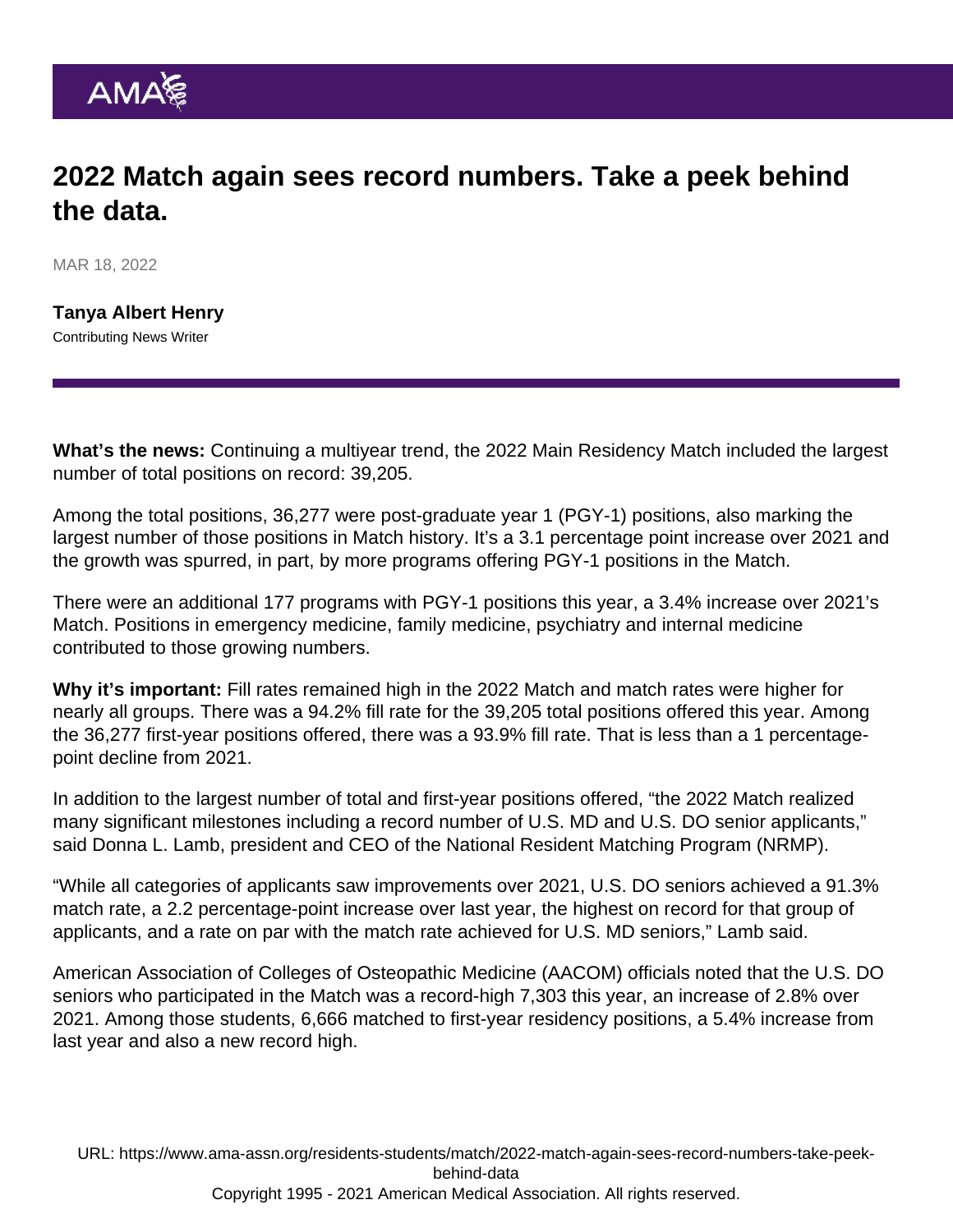Robert Cain, DO, is AACOM's president and CEO, and said he was "particularly pleased to see that osteopathic medicine continues to grow. We saw DO applicants fill a larger piece of the overall residency pie than ever before and with another record number of graduates, we saw the match percentage numbers rise as well."

An additional 78 MD senior applicants participated in the Match this year.

There were 1,433 fewer U.S. citizen and non-U.S. citizen international medical graduates (IMGs) who registered for the 2022 Match, compared with the 2021 Match. Pandemic concerns revolving around travel regulations and possible COVID-19 variant strain outbreaks could explain the lower participation rates, NRMP officials said. Still, the PGY-1 match rate for U.S. citizen IMGs rose 1.9 percentage points to 61.4%. For non-U.S. citizen IMGs, the match rate increased 3.3 percentage points to 58.1%.

Find out how the [AMA International Medical Graduates Section](https://www.ama-assn.org/member-groups-sections/international-medical-graduates) advocates on the issues that affect IMG physicians.

Overall, the Match included 47,675 registered applicants this year, down 2.1 percentage points from last year. There were 42,549 active applicants, which means those applicants who submitted certified rank-order lists. At a rate of 80.1%, 34,075 of active applicants matched to PGY-1 positions, a 1.6 percentage point increase over 2021.

Some physician specialties that increased the number of positions offered in the Match this year saw a drop in the percentage of positions filled this year compared to 2021:

- Emergency medicine, fill rate down 7 percentage points.
- Family medicine, down 2.7 percentage points.
- Internal medicine, down 0.7 percentage points.
- **Psychiatry, down 0.6 percentage points.**

The change in emergency medicine "could reflect changing applicant interests or projections about workforce opportunities post-residency," NRMP officials said in a press release. They also noted that the specialty has grown considerably "over time, having added 643 positions since 2018, an increase of 28.2%."

Primary care saw a record number of positions offered in the 2022 Match. There were 36,277 firstyear positions offered, 484 more than offered in 2021, a rise of 2.7%. Among the positions, 94.4% were filled, with 64.6% of the positions filled by U.S. seniors.

While the percentage of primary care positions that U.S. seniors filled in 2022 shows a 0.7% decline from 2021, U.S. DO seniors saw a gain in the number matched:

URL: [https://www.ama-assn.org/residents-students/match/2022-match-again-sees-record-numbers-take-peek](https://www.ama-assn.org/residents-students/match/2022-match-again-sees-record-numbers-take-peek-behind-data)[behind-data](https://www.ama-assn.org/residents-students/match/2022-match-again-sees-record-numbers-take-peek-behind-data) Copyright 1995 - 2021 American Medical Association. All rights reserved.